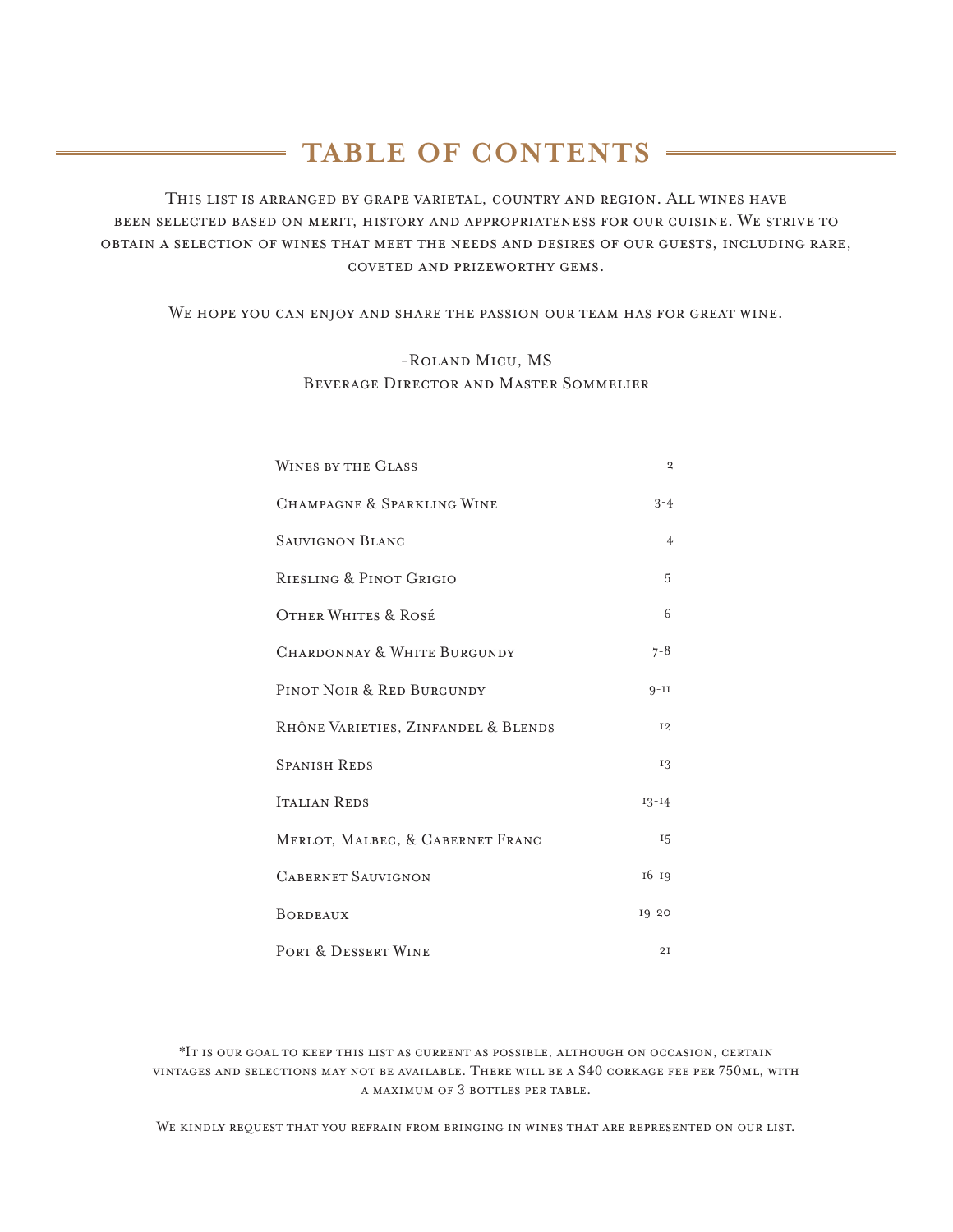## **BY THE GLASS**

## **WHITES**

<span id="page-1-0"></span>col de salici, prosecco, Valdobbiadene, Veneto, Italy veuve clicquot, brut, Champagne, France caposaldo, moscato, Veneto, Italy thomas schmitt, riesling, Mosel, Germany ca'bolani, pinot grigio, Fruili, Italy pazo das bruxas, albariÑo, Rías Baixas, Spain domaine des grosses pierres, sancerre, sauvignon blanc, France loveblock, sauvignon blanc, Marlborough, New Zealand moillard, chablis, "coquillage," chardonnay, Burgundy, France haras de pirque, chardonnay, Casablanca Valley, Chile silverado, chardonnay, "block blend," Carneros, California rombauer, chardonnay, Carneros, California bodvár, rosé, "no. 7," Côtes de Provence, France

## $=$ **REDS** $=$

inscription, pinot noir, Willamette Valley, Oregon montanet-thoden, pinot noir, bourgogne, France ramey, pinot noir, Russian River Valley, California finca nueva, rioja crianza, tempranillo, Spain antinori, chianti classico, sangiovese, "pÉppoli," Tuscany, Italy ermitage du pic saint loup, syrah blend, "tour de pierres," France troublemaker, red blend, California terrazas de los andes, malbec, "reserva," Mendoza, Argentina northstar, merlot, Columbia Valley, Washington château la caze bellevue, Saint-Émilion, Bordeaux, France haras de pirque, cabernet sauvignon, Maipo Valley, Chile oberon, cabernet sauvignon, Napa County, California sinegal, cabernet sauvignon, Napa Valley, California

2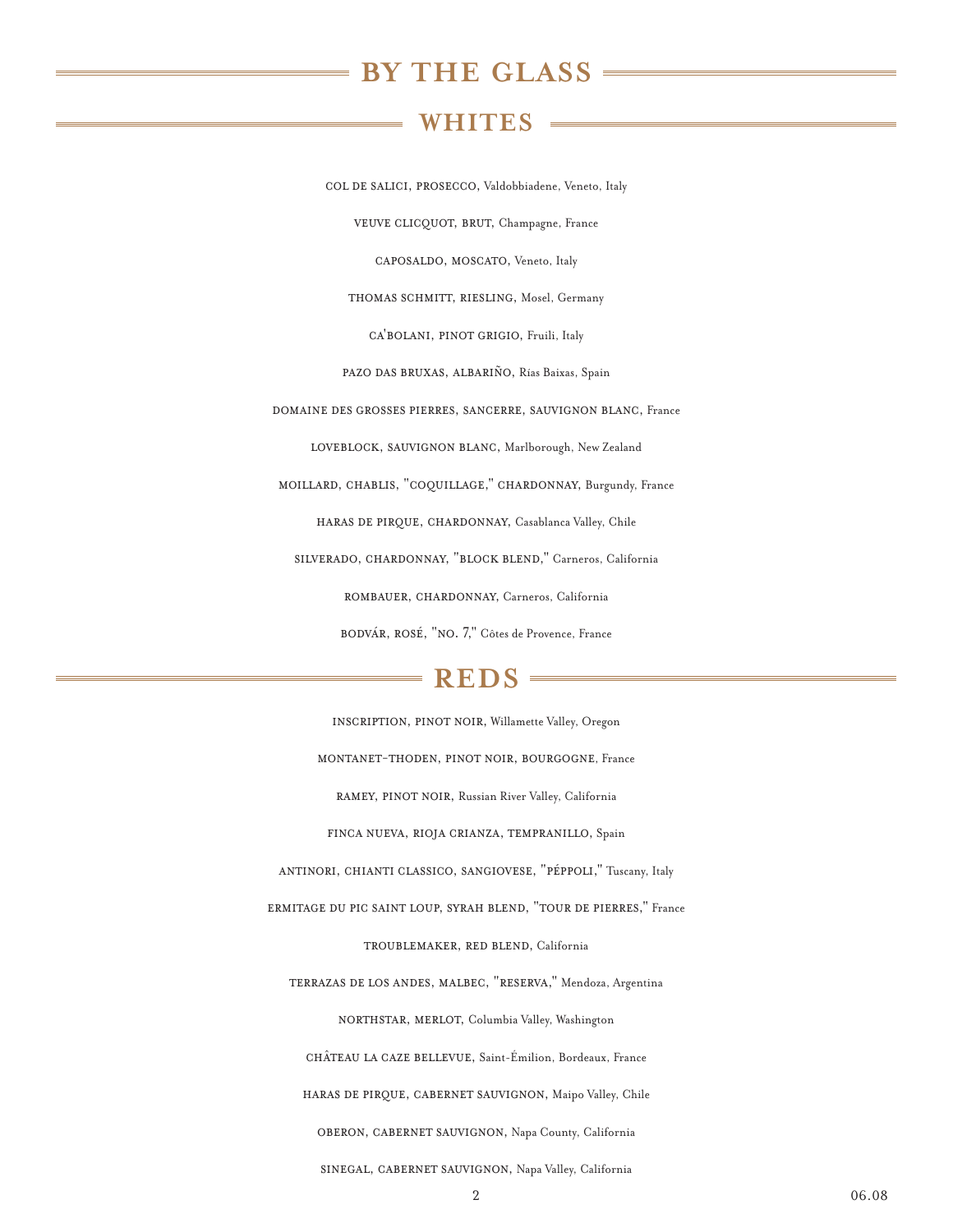# **SPARKLING WINE**

#### **CHAMPAGNE**

<span id="page-2-0"></span>g.h. mumm, "grand cordon," brut, Champagne, France, nv KRUG, "GRAND CUVÉE," BRUT, Champagne, France,  $168^{EME}$  EDITION laurent-perrier, "la cuvÉe," brut, Champagne, France, nv laurent-perrier, "cuvÉe rosÉ," brut, Champagne, France, nv LOUIS ROEDERER, "CRISTAL," BRUT, Champagne, France, '12 LOUIS ROEDERER, "CRISTAL," BRUT, Champagne, France, <sup>'13</sup> moët & chandon, "impÉrial," brut, Champagne, France, nv nicolas feuillatte, "rÉserve exclusive," brut, Champagne, France, nv perrier-jouët, "grand brut," Champagne, France, nv pierre pÉters, "cuvÉe de rÉserve," brut, Champagne, France, nv piper-heidsieck, "cuvÉe 1785," brut, Champagne, France, nv ruinart, blanc de blancs, brut, Champagne, France, nv salon, "le mesnil," blanc de blancs, brut, Champagne, France, '04 salon, "le mesnil," blanc de blancs, brut, Champagne, France, '06 salon, "le mesnil," blanc de blancs, brut, Champagne, France, '07 salon, "le mesnil," blanc de blancs, brut, Champagne, France, '08 magnum tattinger, "la franÇaise," brut, Champagne, France, nv veuve clicquot, brut, Champagne, France, nv veuve clicquot, rosÉ, brut, Champagne, France, nv

#### **DOMESTIC**

argyle, brut, Willamette Valley, Oregon, '16 domaine carneros, brut, Napa Valley, California, nv mumm napa, blanc de blancs, Napa Valley, California, nv schramsberg, "mirabelle," brut rosÉ, North Coast, California, nv sea smoke, "seaspray," blanc de noirs, Sta. Rita Hills, California, '15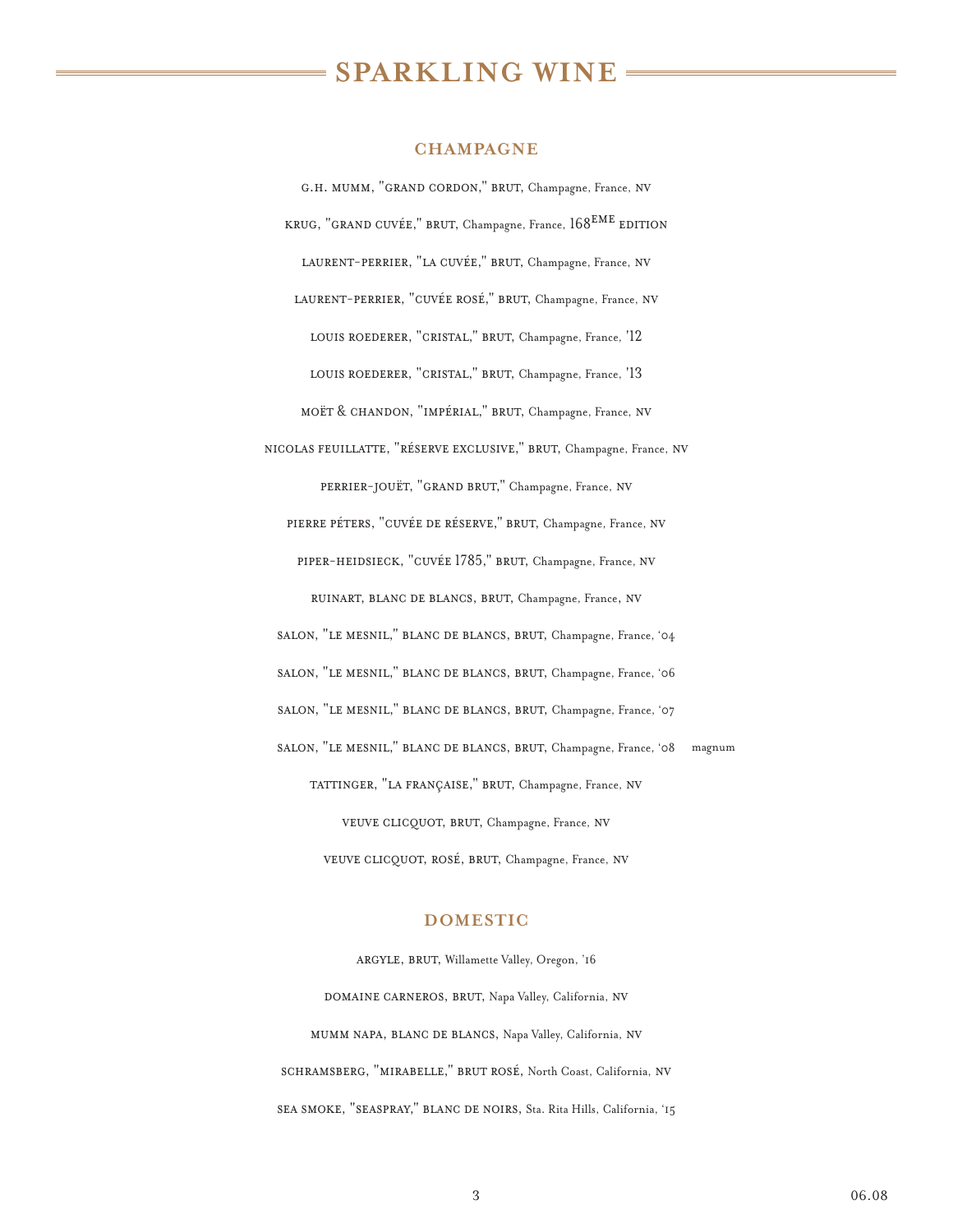# **SPARKLING WINE**

#### **ITALIAN**

borgoluce, prosecco, Valdobbiadene, Veneto, Italy, nv

<span id="page-3-0"></span>ca'del bosco, "cuvÉe prestige, 43 edizione," brut, Franciacorta, Italy, nv

casa canevel, prosecco rosÉ, Veneto, Italy, nv

col de salici, prosecco, Valdobbiadene, Veneto, Italy, '20

## **SPANISH CAVA**

campo viejo, cava, brut, Cava, Spain, nv

# **SAUVIGNON BLANC**

## **EUROPEAN**

domaine des grosses pierres, Sancerre, France, '20

hubert brochard, "le cul de beaujeu," Sancerre, France, '17

le petit haut lafitte, sauvignon blanc/semillon, Pessac-Léognan, France, '18

movia, Goriška Brda, Slovenia, '18

## **NEW WORLD**

cakebread, Napa Valley, California, '19

chalk hill, Russian River Valley, California, '19

craggy range, te muna road, Martinborough, New Zealand, '21

delille cellars, "chaleur blanc," sauvignon blanc/semillon, Columbia Valley, '20

DUCKHORN, Napa Valley, California, '20

frog's leap winery, Napa Valley, California, '20

king estate, Willamette Valley, Oregon, '19

LOVEBLOCK, Marlborough, New Zealand, '21

twomey, Sonoma/Napa County, California, '19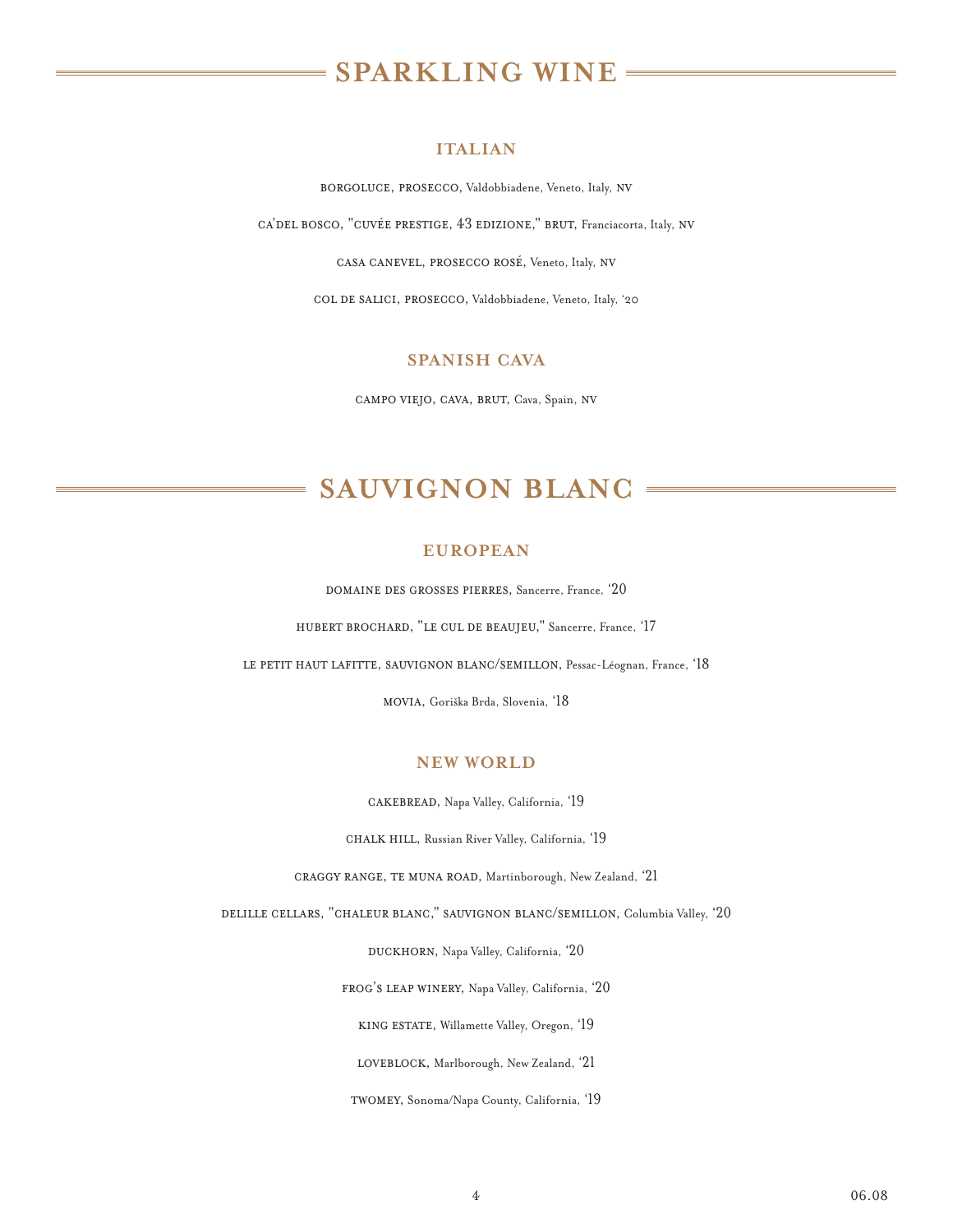# **RIESLING**

### **GERMANY**

<span id="page-4-0"></span>gunderloch, niersteiner pettenthal, grosses gewächs, Rheinhessen, Germany, '18

JOSEF SPREITZER, "101," Rheingau, Germany, '19

THOMAS SCHMITT, Mosel, Germany, '20

willi schaefer, wehlener sonnenuhr, spätlese, Mosel, Germany, '18

## **AUSTRIA**

schloss gobelsburg, heiligenstein, reserve, Kamptal, Austria, '19

## **ALSACE**

hugel, Alsace, France, '18

## **DOMESTIC**

chateau ste. michelle, Columbia Valley, Washington, '20

# **PINOT GRIGIO/GRIS**

### **ITALIAN**

ca'bolani, Fruili, Italy '20

DANZANTE, Venezie, Italy, '19

livio felluga, Colli Orientali del Friuli, Italy, '19

santa margherita, Alto Adige, Italy, '21

## **DOMESTIC**

archery summit, Willamette Valley, Oregon, '19

king estate, Willamette Valley, Oregon, '19

robert mondavi, "private select," California, '20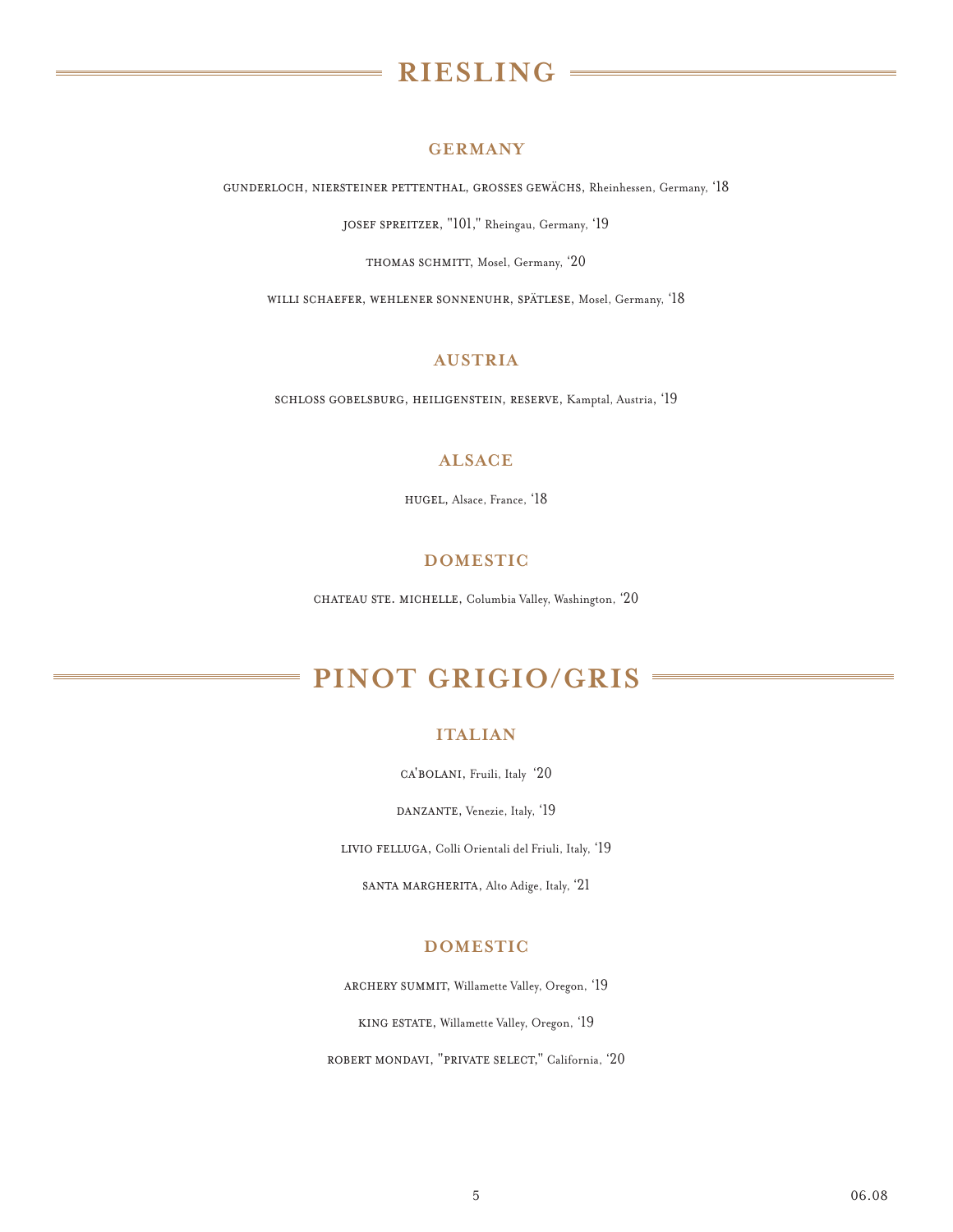# <span id="page-5-0"></span>**INTERESTING WHITE**

#### **DRY & MINERAL-DRIVEN**

abadía de san campio, albariÑo, Rías Baixas, Spain, '19 banfi, "la pettegola," vermentino, Tuscany, Italy, '18 chiarlo, "le marne," gavi, Piedmont, Italy, '19

nicolas joly, clos de la coulÉe de serrant, savenniÈres, Loire Valley, France, '18

nigl, freiheit, grüner veltliner, Kremstal, Austria, '18 oremus, mandolás, furmint, Hungary, '18

pascal janvier, jasnières, chenin blanc, Loire Valley, France, '20 pazo das bruxas, albariÑo, Rías Baixas, Spain, '20

pieropan, calvarino, soave classico, garganega, Veneto, Italy, '19

## **AROMATIC & FLORAL**

k vintners, art den hoed vineyard, viognier, Yakima Valley, Washington, '17

prisoner, "blindfold," white blend, California, '19

triennes, "sainte fleur," viognier, Méditerranée IGP, France, '19

#### **ON THE SWEETER SIDE**

caposaldo, moscato, Lombardy, Italy, NV

lucien albrecht, gewürztraminer, Alsace, France, '18

# **ROSÉ**

#### **EUROPEAN**

bodvar no. 7, Côtes de Provence, France, '20

château d'esclans, "whispering angel," Côtes de Provence, France, '21

domaines ott, "château de selle," Côtes de Provence, France, '20

TERLANO, LAGREIN ROSÉ, Alto Adige, Italy, '18

#### **DOMESTIC**

frog's leap winery, "la grenouille rouganté," Mendocino, California, '19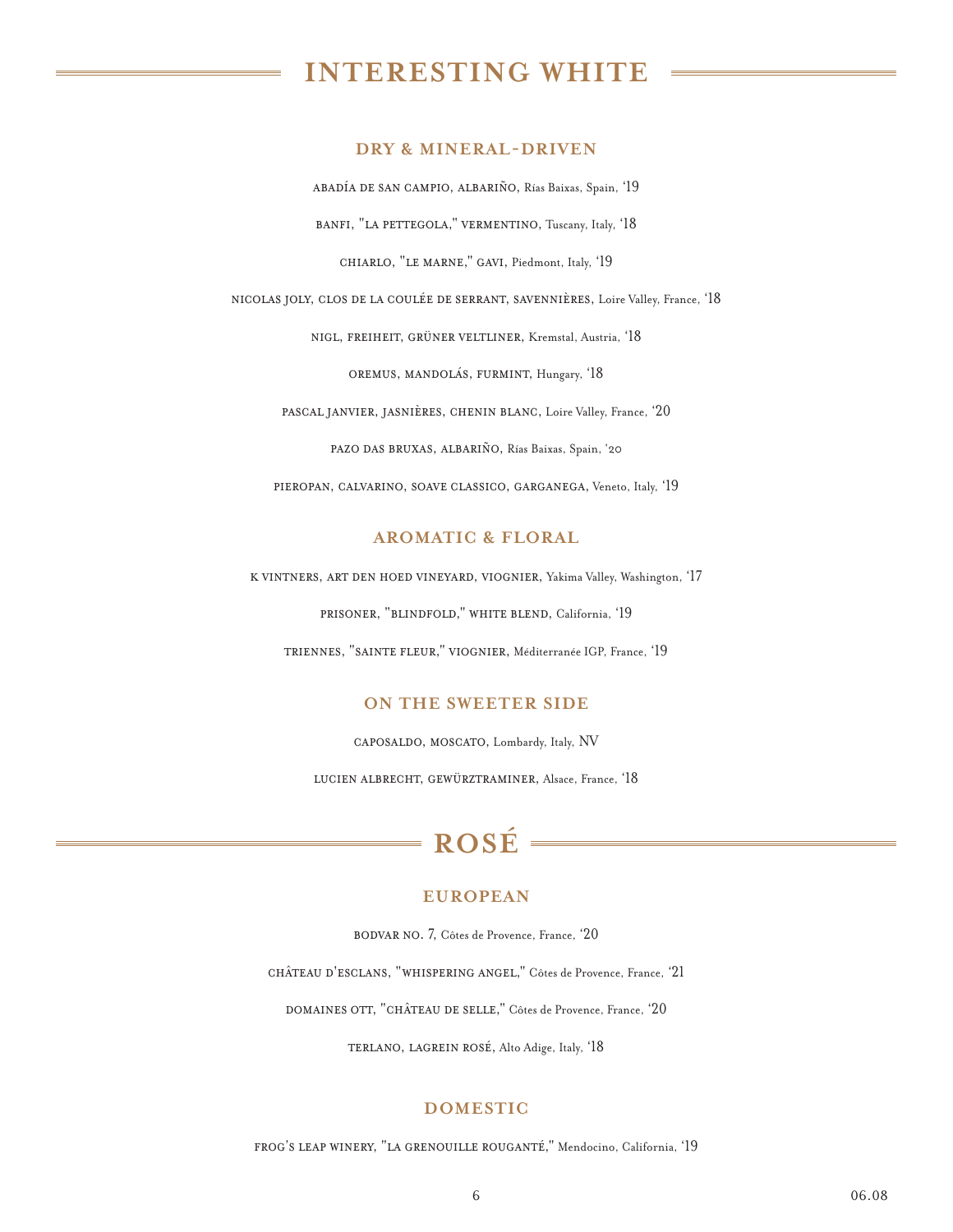## <span id="page-6-0"></span>**CHARDONNAY**

## **MENDOCINO COUNTY**

fel, Anderson Valley, California, '17

#### **SONOMA COUNTY**

flowers, Sonoma Coast, California, '19

hartford court, far coast vineyard, Sonoma Coast, California, '17

jordan, Russian River Valley, California, '18

paul hobbs, Russian River Valley, California, '19

windracer, alexander mountain, Alexander Valley, California, '18

### **NAPA VALLEY**

cakebread, Napa Valley, California, '20

FAR NIENTE, Napa Valley, California, '19

hdv, hyde vineyard, Carneros, California, '18

nickel & nickel, truchard vineyard, Carneros, California, '20

plumpjack, Napa Valley, California, '19

rombauer, Carneros, California, '20

shafer, red shoulder ranch, Carneros, California, '18

stag's leap wine cellars, karia, Napa Valley, California, '19

ZD, Napa Valley, California, '19

## **CENTRAL COAST**

melville, Sta. Rita Hills, California, '19

# **CHARDONNAY - WHITE BURGUNDY**

## **CHABLIS**

domaine des hÂtes, Chablis, France, '19

moillard, Chablis, France, '20

henri costal, Chablis, France, '18

vincent dauvissat, Chablis, France, '19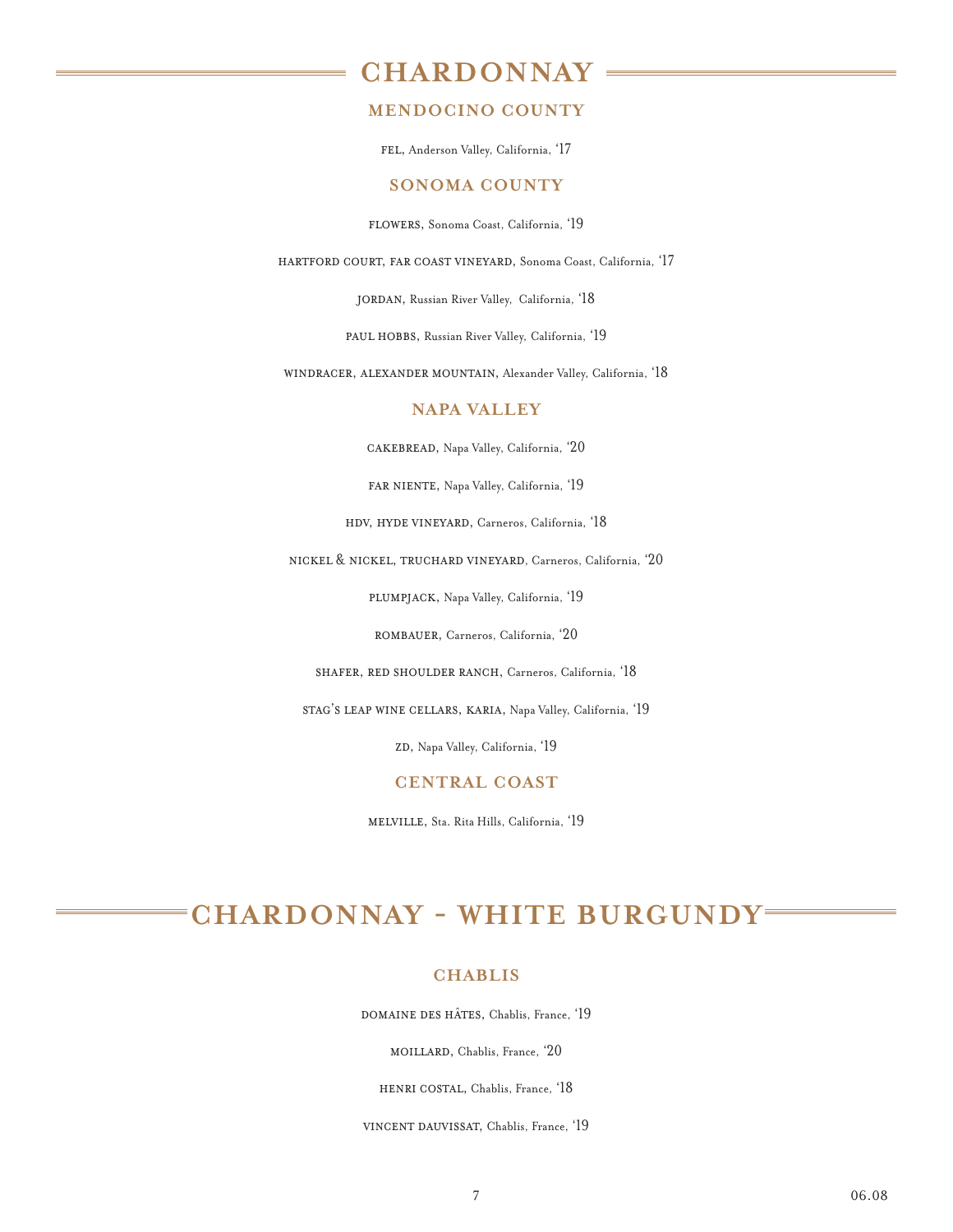# **CHARDONNAY - WHITE BURGUNDY**

## **CHABLIS PREMIER CRU**

domaine laroche, fourchaume, Chablis, France, '19

DOMAINE VOCORET, LES FORÊTS, Chablis, France, '19

LOUIS MICHEL, BUTTEAUX, Chablis, France, '18

## **CHABLIS GRAND CRU**

billaud-simon, vaudésir, Chablis, France, '19

vincent dauvissat, les preuses, Chablis, France, '19

## **MARSANNAY**

chÂteau de marsannay, Marsannay, France, '18

#### **CORTON-CHARLEMAGNE GRAND CRU**

bouchard père & fils, corton-charlemagne, Aloxe-Corton, France, '19

#### **SAINT-ROMAIN**

domaine ponsot, "cuvée de la mésange," Saint-Romain, France, '18

### **MEURSAULT**

thierry et pascal matrot, les chevaliÈres, Meursault, France, '19

### **MEURSAULT PREMIER CRU**

rèmi jobard, le poruzot-dessus, Meursault, France, '18

## **PULIGNY-MONTRACHET**

vincent girardin, "les vielles vignes," Puligny-Montrachet, France, '19

## **CHASSAGNE-MONTRACHET**

vincent girardin, "les vielles vignes," Chassagne-Montrachet, France, '19

## **CHASSAGNE-MONTRACHET PREMIER CRU**

domaine blain-gagnard, caillerets, Chassagne-Montrachet, France, '18

#### **MÂCONNAIS**

domaine leflaive, mâcon-verzé, France, '19

louis jadot, pouilly-fuissÉ, France, '20

joseph drouhin, saint-vÉran, France, '19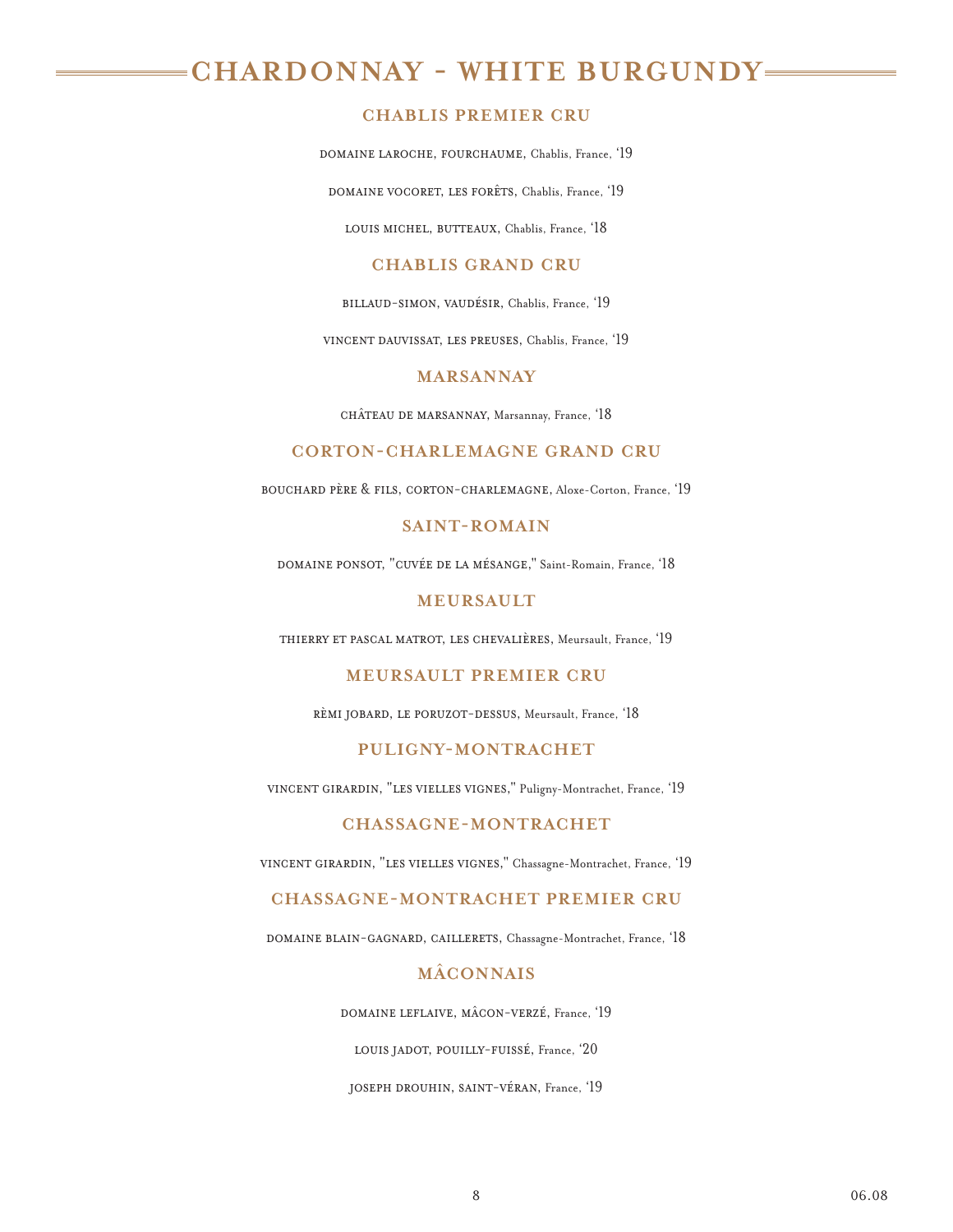## **PINOT NOIR**

#### **OREGON**

<span id="page-8-0"></span>archery summit, Dundee Hills, Willamette Valley, Oregon, '19

argyle, Willamette Valley, Oregon, '18

beaux frères, Willamette Valley, Oregon, '19

erath, "resplendent," Oregon, '19

four graces, Willamette Valley, Oregon, '19

INSCRIPTION, Willamette Valley, Oregon, '20

penner-ash, Eola-Amity Hills, Willamette Valley, Oregon, '17

#### **MENDOCINO COUNTY**

bravium, Anderson Valley, California, '19

cakebread, two creeks vineyard, Anderson Valley, California, '19

failla, savoy vineyard, Anderson Valley, California, '20

GOLDENEYE, Anderson Valley, California, '19

kosta browne, Anderson Valley, California, '20

windracer, edmeades vineyard, Anderson Valley, California, '18

#### **SONOMA COUNTY**

DOMAINE CARNEROS, Carneros, California, '18

emeritus, hallberg ranch, Russian River Valley, California, '18

flowers, Sonoma Coast, California, '19

kosta browne, Russian River Valley, California, '20

kosta browne, Sonoma Coast, California, '20

merry edwards, Russian River Valley, California, '19

paul hobbs, Russian River Valley, California, '18

raen, home field vineyard, Fort Ross-Seaview, California, '19

ramey, Russian River Valley, California, '17

rochioli, Russian River Valley, California, '20

williams-selyem, precious mtn. vineyard, Sonoma Coast, California, '17

windracer, sealift vineyard, Sonoma Coast, California '18

windracer, bloomfield vineyard, Russian River Valley, California, '18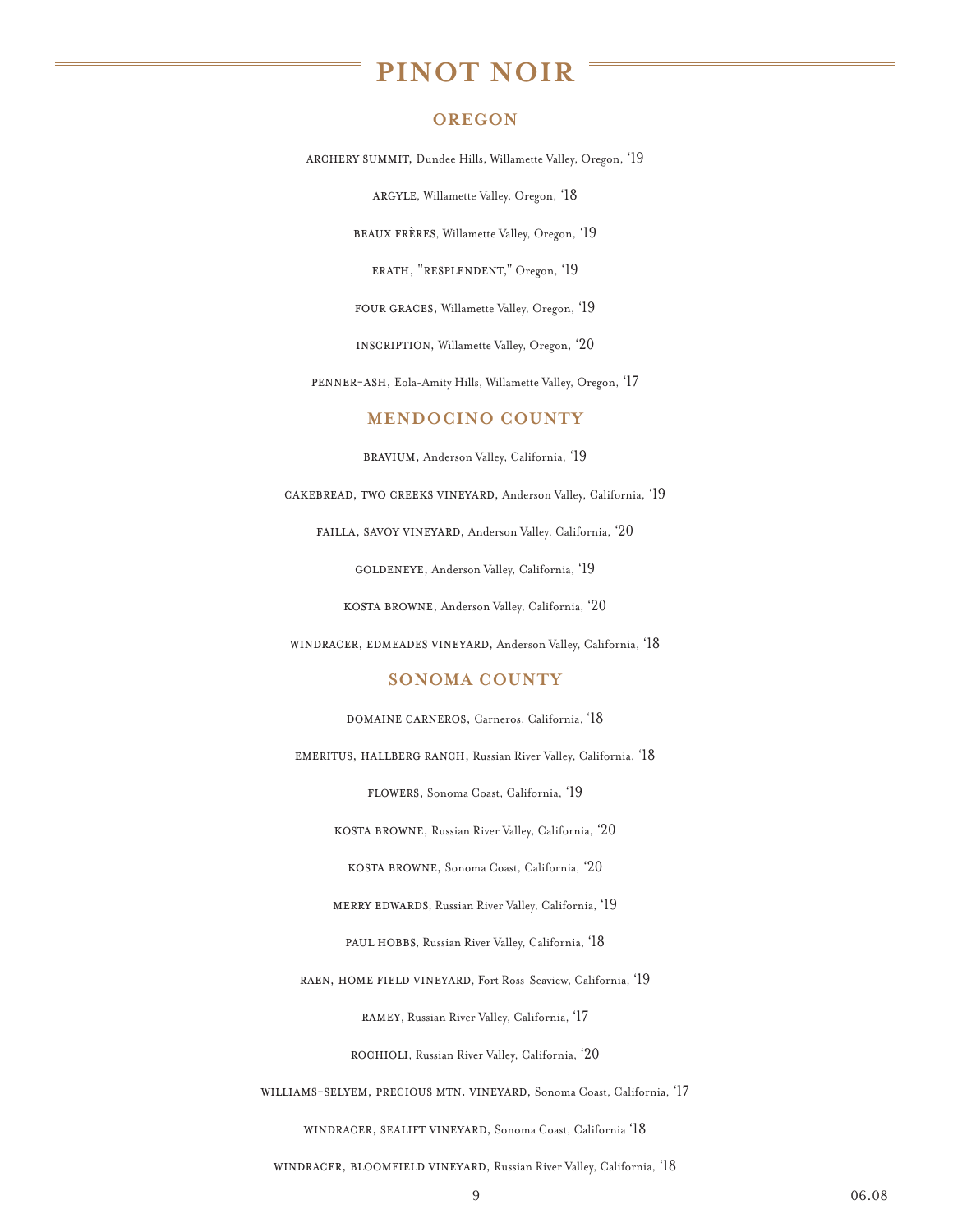# **PINOT NOIR**

## **NAPA VALLEY**

hdv, "ygnacia," hyde vineyard, Carneros, California, '19

## **CENTRAL COAST**

belle glos, clark & telephone, Santa Maria Valley, California, '20

calera, Central Coast, California, '18

kosta browne, Sta. Rita Hills, California, '20

LYRIC BY ETUDE, Santa Barbara County, California, '19

melville, block m, Sta. Rita Hills, California, '19

## **NEW ZEALAND**

cloudy bay, Marlborough, New Zealand, '19

# **PINOT NOIR - RED BURGUNDY**

## **BOURGOGNE ROUGE**

LOUIS LATOUR, Bourgogne, France, '20

montanet-thoden, "garance," Bourgogne, France, '19

## **GEVREY-CHAMBERTIN**

pierre labet, "vielles vignes," Gevrey-Chambertin, France, '17

robert groffier, les seuvrÉes, Gevrey-Chambertin, France, '18

### **GEVREY-CHAMBERTIN GRAND CRU**

chanson, charmes-chambertin, Gevrey-Chambertin, France, '19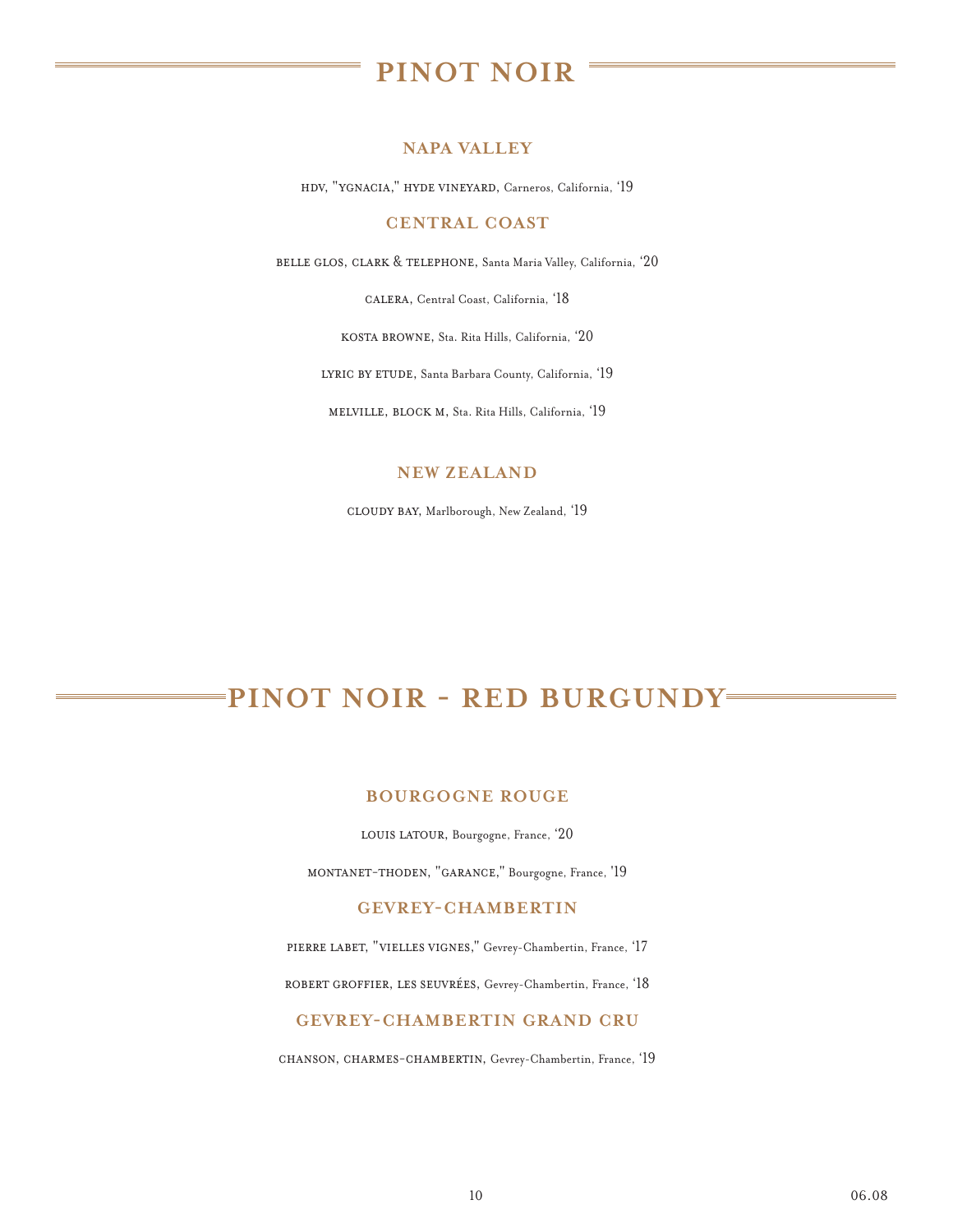# **PINOT NOIR - RED BURGUNDY**

#### **MOREY-SAINT-DENIS**

gérard raphet, Morey-Saint-Denis, France, '18

#### **MOREY-SAINT-DENIS PREMIER CRU**

domaine ponsot, "cuvée des alouettes," France, '14

## **MOREY-SAINT-DENIS GRAND CRU**

domaine ponsot, clos de la roche, "cuvÉe vv," France, '97 domaine ponsot, clos de la roche, "cuvÉe vv," France, '98 domaine ponsot, clos de la roche, "cuvÉe vv," France, '00 domaine ponsot, clos de la roche, "cuvÉe vv," France, '01 domaine ponsot, clos de la roche, "cuvÉe vv," France, '02

gérard raphet, clos de la roche, France, '18

#### **CHAMBOLLE-MUSIGNY**

liger-belair, "vielles vignes," Chambolle-Musigny, France, '19 robert groffier, les sentiers, Chambolle-Musigny, France, '18

#### **CHAMBOLLE-MUSIGNY GRAND CRU**

robert groffier, bonnes mares, Chambolle-Musigny, France, '18

#### **NUITS-SAINT-GEORGES PREMIER CRU**

henri gouges, clos des porrets st-georges, Nuits-St-Georges, France, '19

### **BEAUNE PREMIER CRU**

bouchard père & fils, beaune-grèves, "vigne de l'enfant jésus," France, '19

camille giroud, les avaux, Beaune, France, '18

#### **POMMARD**

bouchard aîné & fils, Pommard, France, '16

## **POMMARD PREMIER CRU**

domaine de courcel, clos des Épenots, Pommard, France, '15

#### **VOLNAY**

j.m. boillot, Volnay, France, '19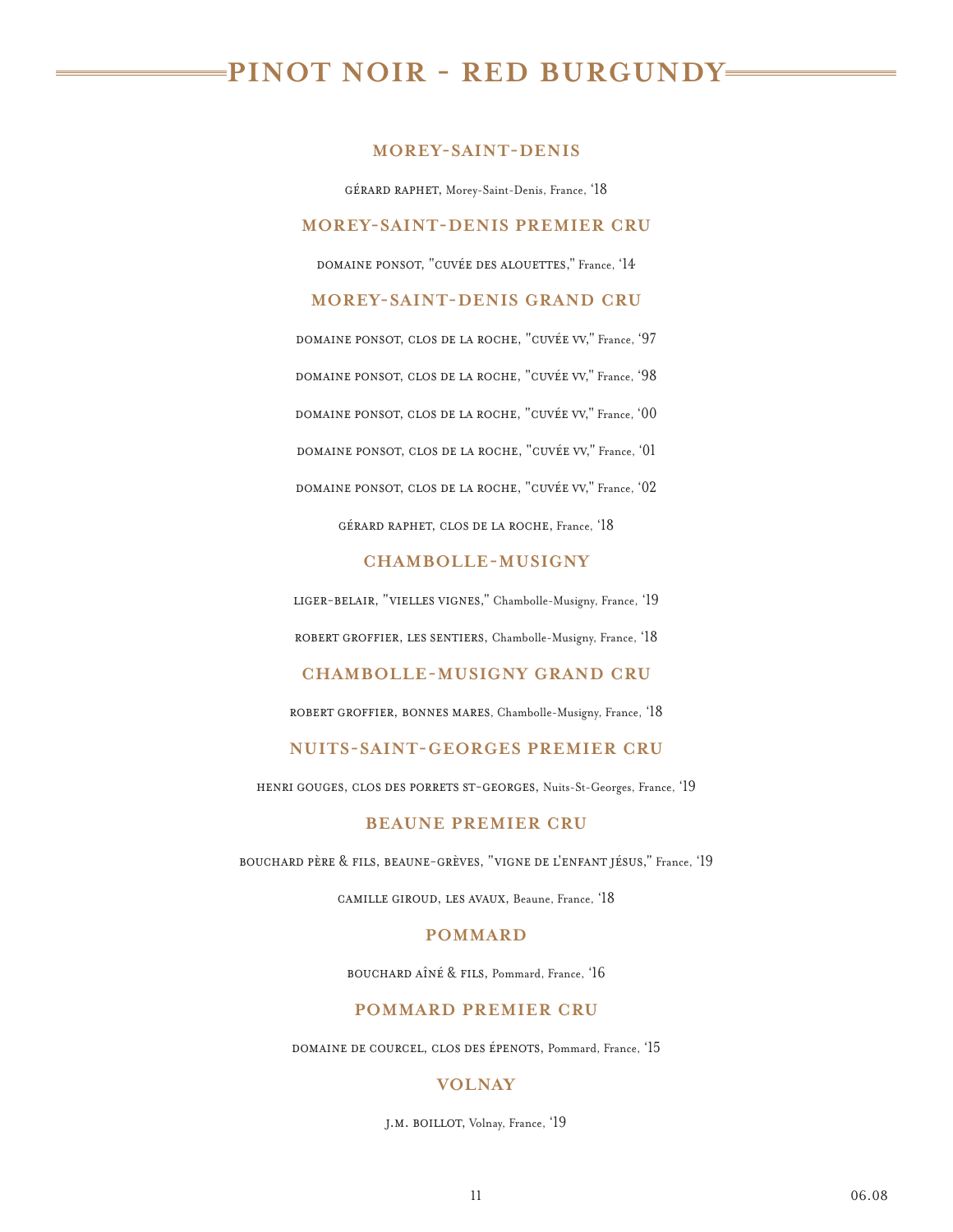# <span id="page-11-0"></span>**RHÔNE VARIETIES & BLENDS**

## **NORTHERN RHÔNE SYRAH**

e. guigal, chÂteau d'ampuis, Côte-Rôtie, France, '16

stephane ogier, "mon village," Côte-Rôtie, France, '18

### **SOUTHERN RHÔNE BLENDS**

château de beaucastel, Châteauneuf-du-Pape, France, '09

château de beaucastel, Châteauneuf-du-Pape, France, '19

château la nerth, Châteauneuf-du-Pape, France, '19

## **LANGUEDOC**

ermitage du pic saint loup, "tour de pierres," syrah blend, France '17

## **WASHINGTON**

spring valley vineyards, "nina lee," syrah, Walla Walla, Washington '13

TENET, "THE PUNDIT," SYRAH, Columbia Valley, Washington '18

#### **CALIFORNIA**

melville, syrah, Sta. Rita Hills, California, '18

saxum, james berry vineyard, grenache blend, Paso Robles Willow Creek, '19

## **AUSTRALIA**

penfolds, "grange," shiraz, South Australia, '15

## **ZINFANDEL & BLENDS ZINFANDEL**

girard, "old vine," zinfandel, Napa County, California, '17

ridge, "three valleys," zinfandel, Sonoma County, California, '19

robert biale, "black chicken," zinfandel, Napa Valley, California, '19

saldo, zinfandel, California, MV

seghesio, zinfandel, Sonoma County, California, '19

## **SPICY BLENDS**

abstract by orin swift, red blend, California, '19

pessimist by daou, red blend, Paso Robels, California, '19

THE PRISONER, RED BLEND, Napa Valley, California, '19

THE PRISONER, RED BLEND, Napa Valley, California, '19 magnum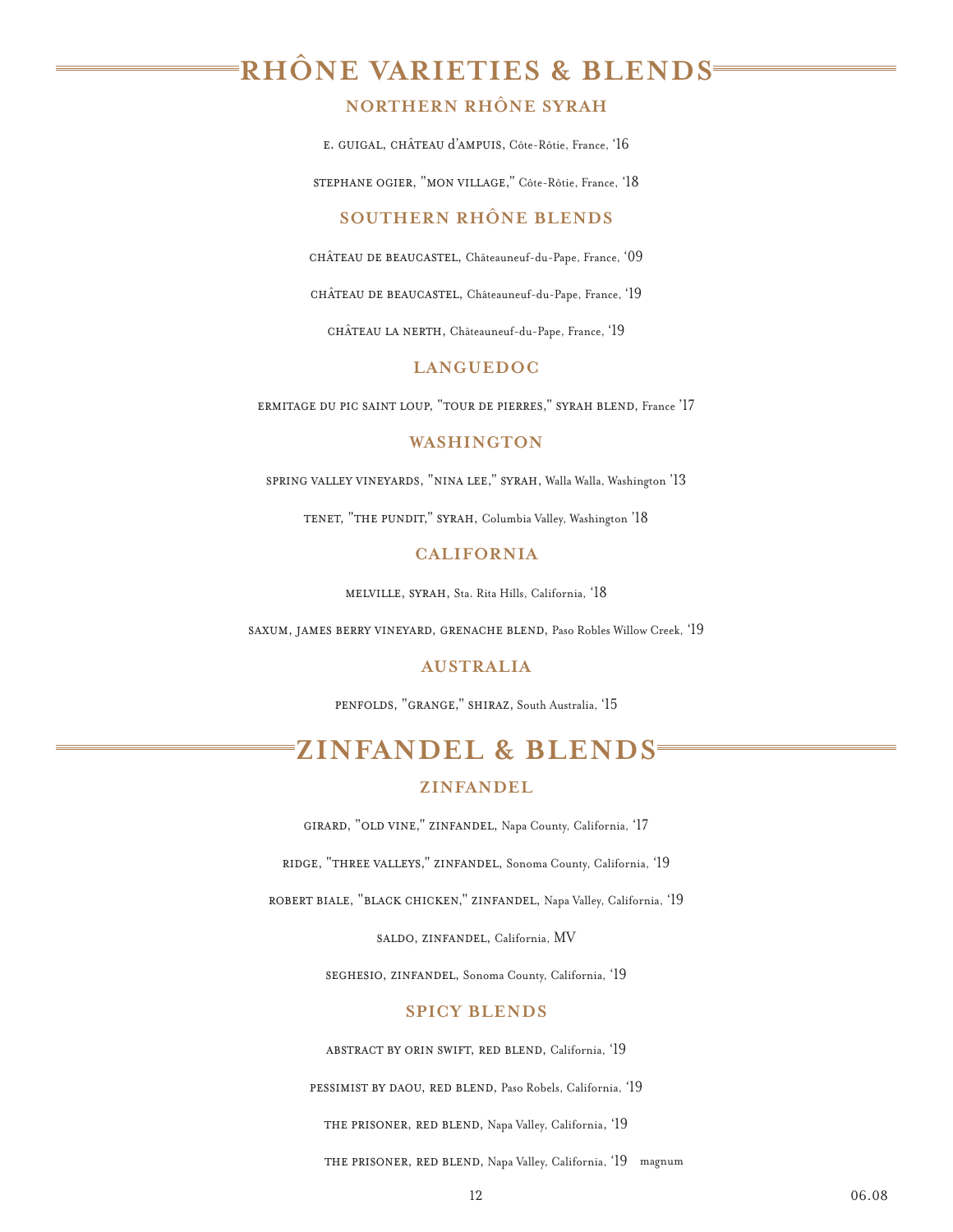## **SPANISH RED**

## **RIOJA**

<span id="page-12-0"></span>faustino, "1," gran reserva, tempranillo, Rioja, Spain, '01 lopez de heredia, viÑa tondonia, reserva, tempranillo, Rioja, Spain, '08 marques de murrieta, reserva, tempranillo, Rioja, Spain, '17

## **RIBERA DEL DUERO**

celeste, crianza, tempranillo, Ribera del Duero, Spain, '18

vega sicilia, "valbuena," Ribera del Duero, Spain, '14

vega sicilia, "valbuena," Ribera del Duero, Spain, '15

vega sicilia, "unico," Ribera del Duero, Spain, '10

#### **TORO**

numanthia, tempranillo, Toro, Spain, '16

## **ITALIAN RED**

#### **PIEDMONTESE BARBERA**

chiarlo, "la court," barbera d'asti, nizza, Piedmont, '16

prunotto, barbera d'alba, Piedmont, '16

#### **PIEDMONTESE NEBBIOLO**

borgogno, barolo, Piedmont, '16

chiarlo, "tortoniano," barolo, Piedmont, '16

coppo, barolo, Piedmont, '17

## **VENETIAN AMARONE**

cesari, amarone della valpolicella, corvina blend, Veneto, '16

dal forno romano, amarone della valpolicella, corvina blend, Veneto, '11

dal forno romano, amarone della valpolicella, corvina blend, Veneto, '12

dal forno romano, amarone della valpolicella, corvina blend, Veneto, '13

santa maria, amarone della valpolicella, corvina blend, Veneto, '15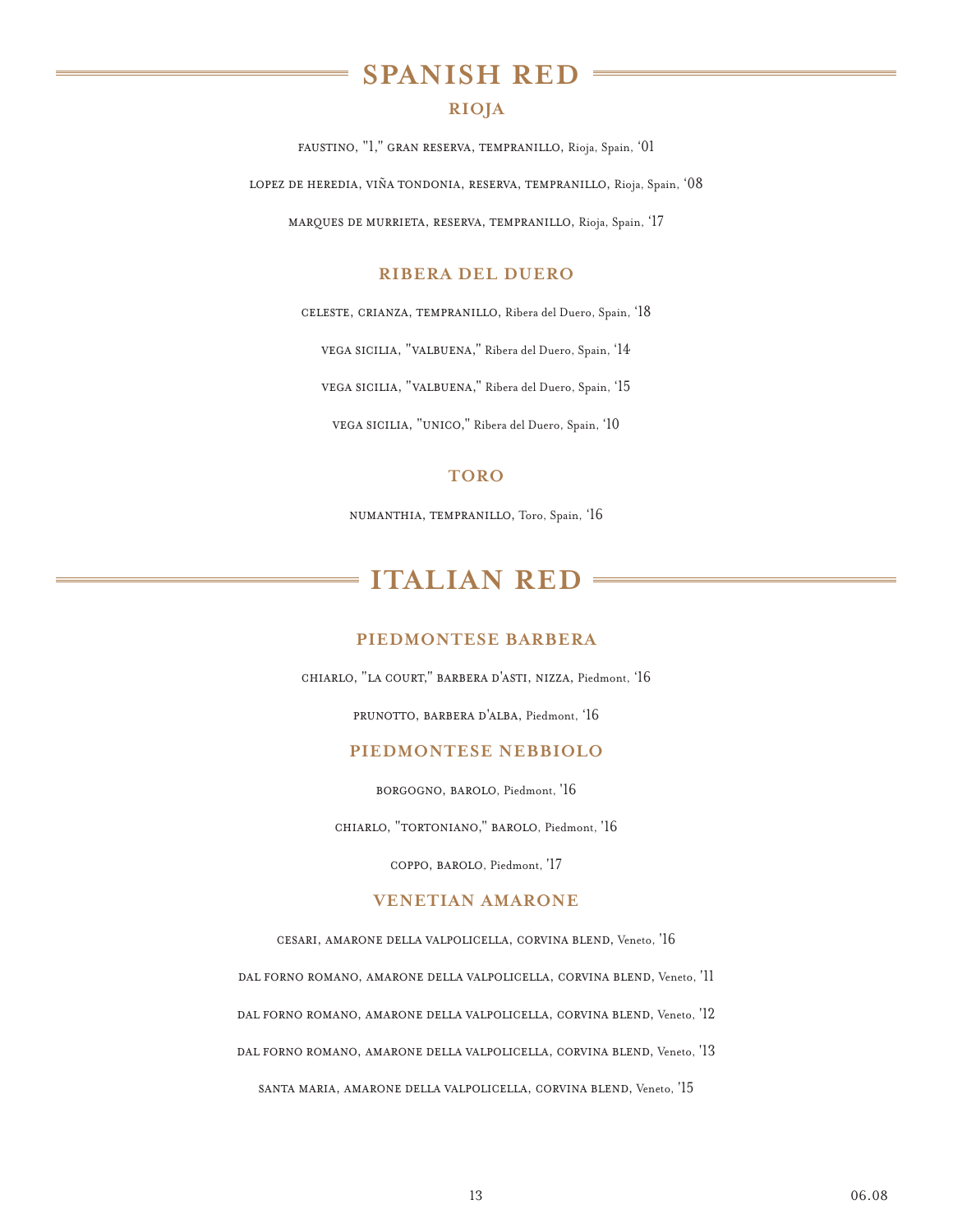## **ITALIAN RED**

#### **TUSCAN SANGIOVESE**

antinori, "pÉppoli," chianti classico, Tuscany, '19 argiano, brunello di montalcino, Tuscany, '17 biondi-santi, brunello di montalcino, Tuscany, '09 biondi-santi, brunello di montalcino, Tuscany, '11 castello banfi, brunello di montalcino, Tuscany, '16 felsina, chianti classico riserva, Tuscany, '17 il poggione, rosso di montalcino, Tuscany, '19 tenuta di arceno, chianti classico riserva, Tuscany, '18 volpaia, chianti classico, Tuscany, '19

#### **"SUPER TUSCANS"**

antinori, "solaia," bordeaux blend, Tuscany, '08 antinori, "solaia," bordeaux blend, Tuscany, '11 antinori, "solaia," bordeaux blend, Tuscany, '17 antinori, "tignanello," sangiovese blend, Tuscany, '18 arcanum, "il fauno di arcanum," bordeaux blend, Tuscany, '18 arcanum, "valadorna," bordeaux blend, Tuscany, '15 gaja ca'marcanda, "magari," bordeaux blend, Tuscany, '18 gaja ca'marcanda, "promis," red blend, Tuscany, '18 guado al tasso, "cont'ugo," merlot, Bolgheri, '18 tenuta san guido, "guidalberto," bordeaux blend, Tuscany, '18 tenuta san guido, "sassicaia," bordeaux blend, Bolgheri, '18 tenuta sette ponti, "crognolo," bordeaux blend, Tuscany, '19

#### **SICILIAN NERELLO MASCALESE**

alta mora, etna rosso, Sicily, '18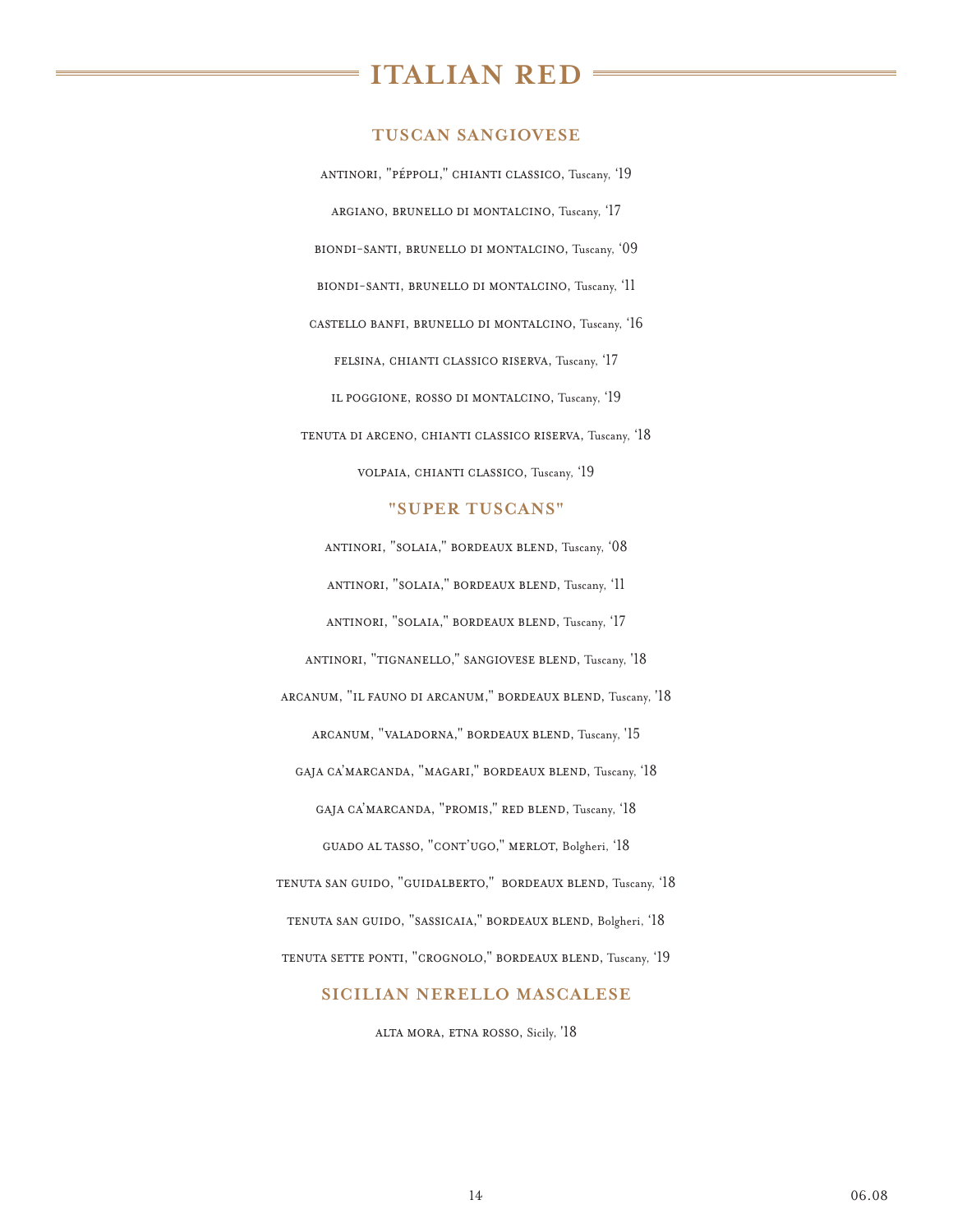## **MERLOT**

## **COLUMBIA VALLEY**

<span id="page-14-0"></span>northstar, Columbia Valley, Washington, '15

#### **CALIFORNIA**

benziger, Sonoma County, California, '18

duckhorn, three palms vineyard, Napa Valley, California, '18

frog's leap winery, Rutherford, Napa Valley, California, '19

LA JOTA VINEYARD CO., Howell Mountain, Napa Valley, California, '17

swanson, Napa Valley, California, '18

## **MALBEC**

### **ARGENTINA**

catena alta, Mendoza, '18

finca flinchman, "reserva," Mendoza, '19

zorzal, Uco Valley, Mendoza, '18

#### **CALIFORNIA**

saracina, Mendocino County, '18

# **CABERNET FRANC**

### **CALIFORNIA**

keenan, upper bowl vineyard, Spring Mountain, Napa Valley, California, '18

jonata, "el alma de jonata," Ballard Canyon, Santa Ynez Valley, California, '09

LA JOTA VINEYARD CO., Howell Mountain, Napa Valley, California, '18

patrimony, Adelaida District, Paso Robles, California, '18

ovid, "hexameter," cabernet blend, pritchard hill, Napa Valley, '17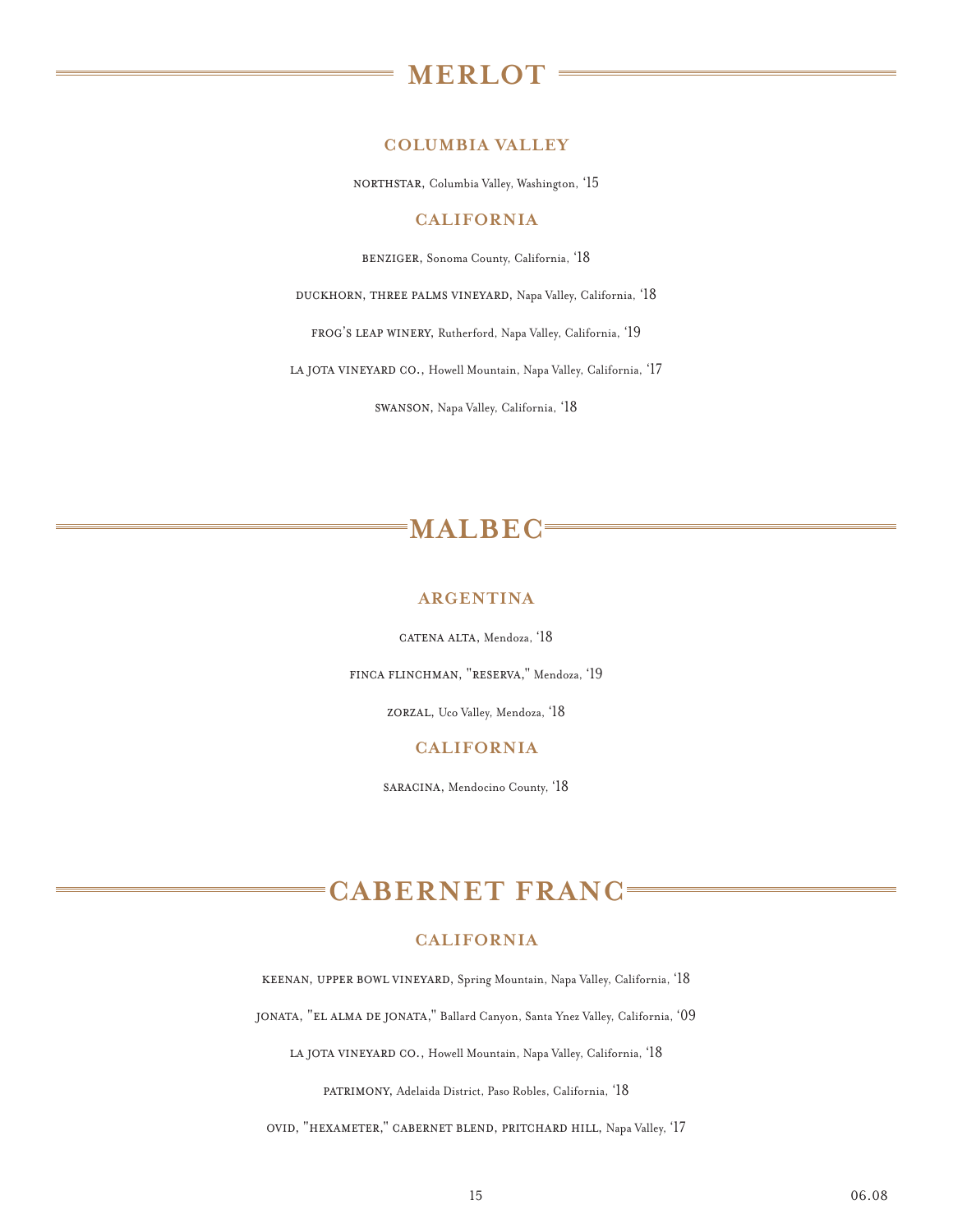#### **SONOMA COUNTY**

<span id="page-15-0"></span>anakota, helena dakota vineyard, Knights Valley, California '17

jordan, Alexander Valley, California, '17

rodney strong, "reserve," Alexander Valley, California, '16

silver oak, Alexander Valley, California, '17

## **NAPA VALLEY**

bond, st. eden, Napa Valley, California, '18

cade, Howell Mountain, California, '18

cakebread, Napa Valley, California,'19

cardinale, Napa Valley, California, '18

caymus, Napa Valley, California, '20

caymus, "special selection," Napa Valley, California, '16 3 liter

caymus, "special selection," Napa Valley, California, '17

chappellet, "mountain cuvÉe," Napa County, California, '19

chappellet, pritchard hill, Napa Valley, California, '18

charles krug, Napa Valley, California, '18

colgin, "jubilation," Napa Valley, California, '18

CONTINUUM, RED WINE, Napa Valley, California, '19

DALLE VALLE, Oakville, Napa Valley, California, '18

DALLE VALLE, "MAYA," Oakville, Napa Valley, California, '15 DARIOUSH, Napa Valley, California, '19

diamond creek, volcanic hill, Napa Valley, California, '18 fisher vineyards, "coach insignia," Napa Valley, California, '11 fisher vineyards, "coach insignia," Napa Valley, California, '12 fisher vineyards, "coach insignia," Napa Valley, California, '13 frog's leap winery, Napa Valley, California, '18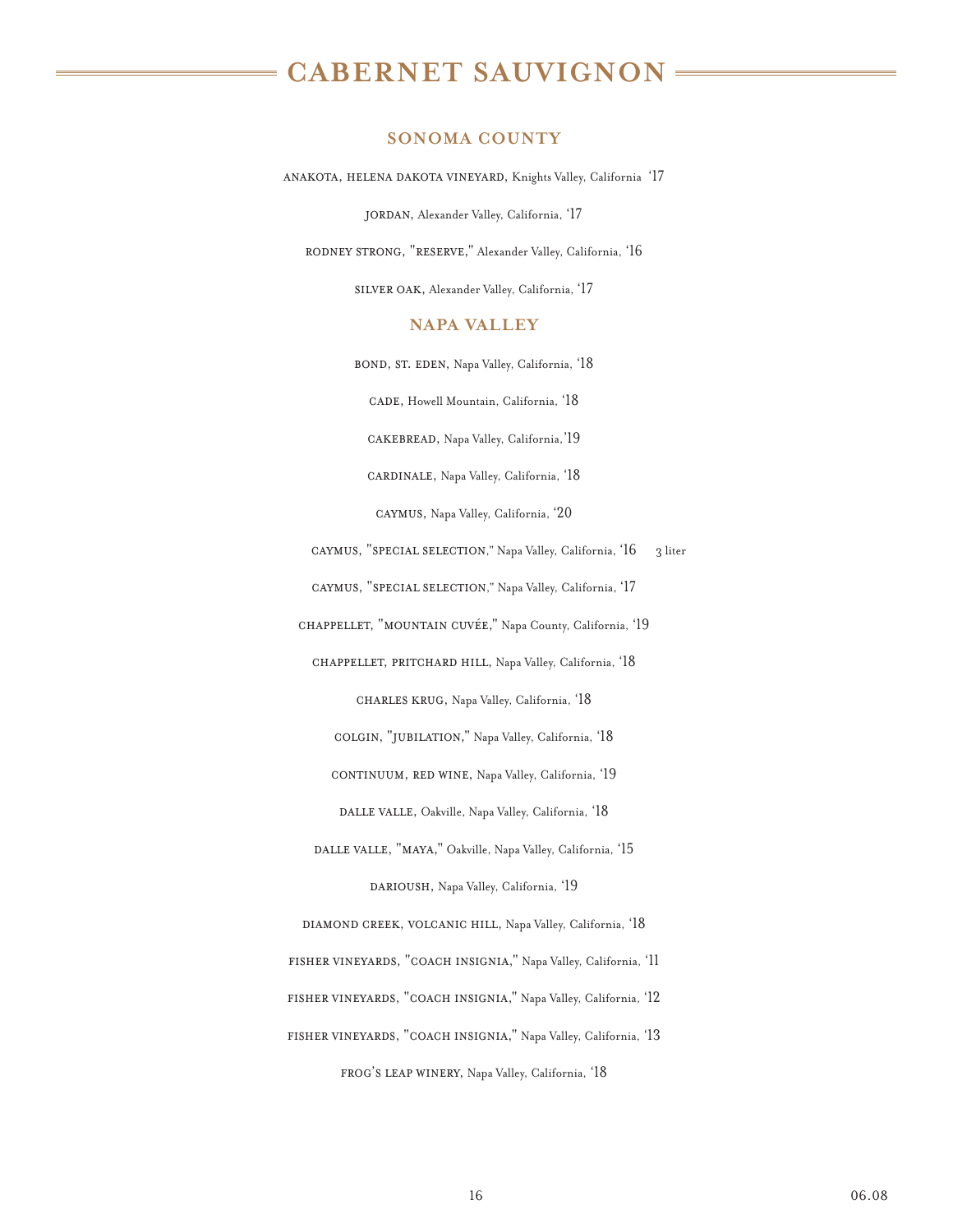## **NAPA VALLEY**

grgich hills estate, Napa Valley, California, '05 3 litergrgich hills estate, Napa Valley, California, '12 grgich hills estate, Napa Valley, California, '13 grgich hills estate, Napa Valley, California, '14 GRGICH HILLS ESTATE, Napa Valley, California, '17 GROTH, Oakville, California, '17 harlan estate, Napa Valley, California, '16

harlan estate, Napa Valley, California, '17

hundred acre, ark vineyard, St. Helena, California, '18

HUNDRED ACRE, "DEEP TIME," St. Helena, California, '15

hundred acre, "wraith," St. Helena, California, '16 joseph phelps, Napa Valley, California, '19

joseph phelps, "insignia," Napa Valley, California, '14

joseph phelps, "insignia," Napa Valley, California, '18

THE MASCOT, Napa Valley, California, '17

lewis cellars, "reserve," Napa Valley, California, '18 merryvale, Napa Valley, California, '16

merryvale, "profile," Napa Valley, California, '16

nickel & nickel, c.c. ranch, Rutherford, California, '19 ODETTE, Stags Leap District, California, '18

opus one, Oakville, California, '17

opus one, Oakville, California, '18

overture by opus one, Oakville, California, MV

ovid, red wine, pritchard hill, Napa Valley, '17

PAUL HOBBS, Napa Valley, California, '17

paul hobbs, beckstoffer dr. crane, Napa Valley, California, '15 paul hobbs, beckstoffer to kalon, Oakville, California, '14 paul hobbs, beckstoffer to kalon, Oakville, California, '18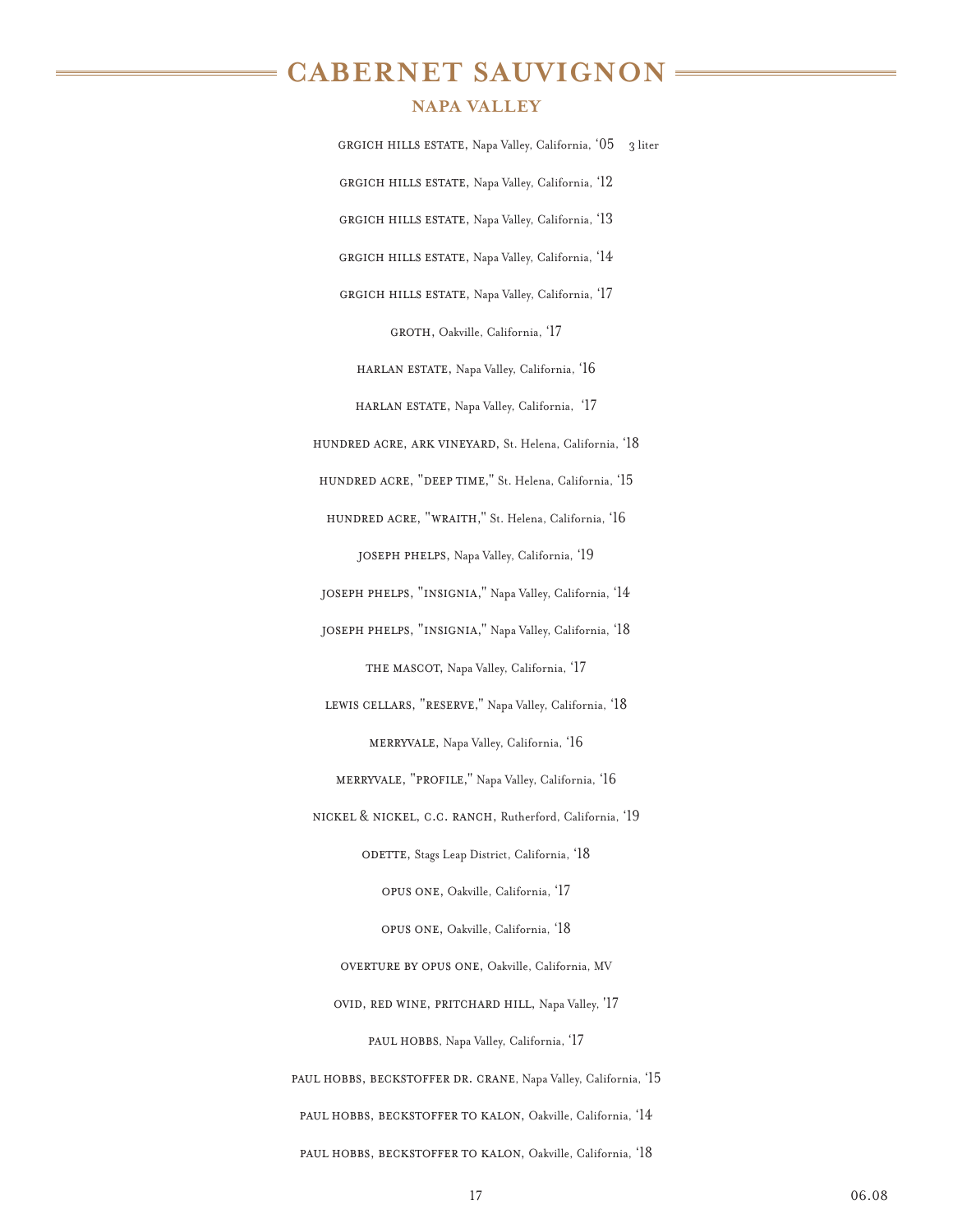## **NAPA VALLEY**

penfolds, bin 704, Napa Valley, California, '18 penfolds, "quantum," bin 98, Napa Valley/South Australia, '18 plumpjack, Oakville, California, '18 promontory, Napa Valley, California, '15 quintessa, Rutherford, California, '18 ramey, Napa Valley, California, '15 realm cellars, farella vineyard, Coombsville, California, '19 scarecrow, Rutherford, California, '19 scarecrow, "m.Étain," Rutherford, California, '19 screaming eagle, "second flight," Oakville, California, '12 silver oak, Napa Valley, California, '17 silverado vineyards, Napa Valley, California, '17 shafer, "hillside select," Stags Leap District, California, '16 sinegal, "reserve," Napa Valley, California, '17 sinegal, "sommelier cuvÉe," Napa Valley, California, '18 SPOTTSWOODE, St. Helena, California, '17 SPOTTSWOODE, LYNDENHURST, St. Helena, California, '17 spring mountain vineyard, Napa Valley, California, '05 stag's leap wine cellars, "artemis," Napa Valley, California, '19 stag's leap wine cellars, "artemis," Napa Valley, California, '19 magnumstag's leap wine cellars, fay, Napa Valley, California, '06 stag's leap wine cellars, fay, Napa Valley, California, '07 stag's leap wine cellars, s.l.v., Napa Valley, California, '10 stag's leap wine cellars, s.l.v., Napa Valley, California, '12 swanson, Napa Valley, California,'18 timeless by silver oak, Napa Valley, California, '18 ZD, Napa Valley, California, '18

zD, "ABACUS," XXII, Napa Valley, California, '92-'17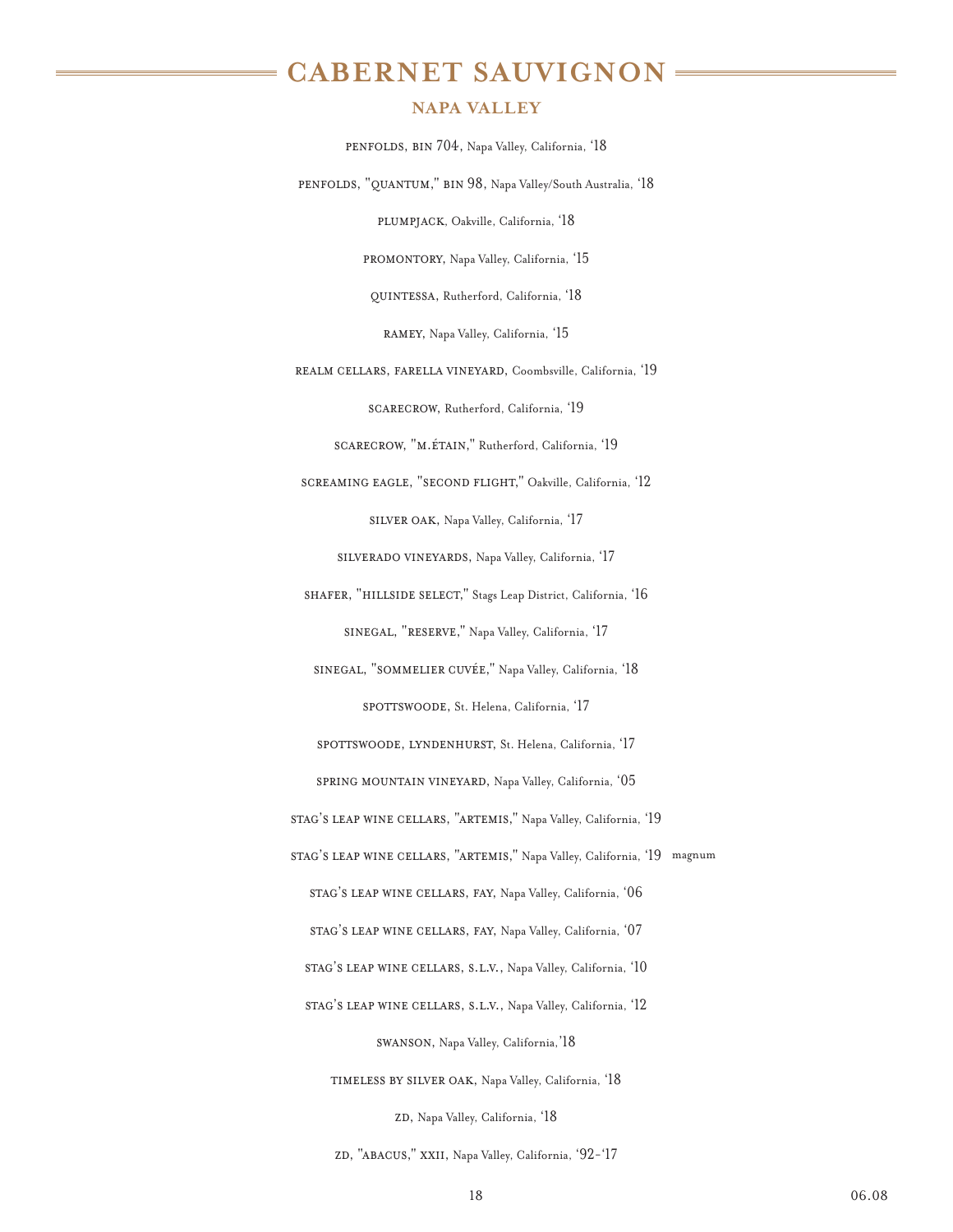#### **PASO ROBLES**

austin hope, Paso Robles, California, '20

DAOU, Paso Robles, California, '19

justin, Paso Robles, California, '19

patrimony, Adelaida District, Paso Robles, California, '18

<span id="page-18-0"></span>patrimony, "caves des lions," cabernet blend, Adelaida District, Paso Robles, '18

### **CALIFORNIA**

smith & hook, Central Coast, California, '19

#### **WASHINGTON**

canvasback, Red Mountain, Washington, '17

quilceda creek, Columbia Valley, Washington, '17

quilceda creek, Columbia Valley, Washington, '18

## **CHILE**

concha y toro, "don melchor," Puente Alto, Chile, '18

## **LEFT BANK BORDEAUX**

## **HAUT-MÉDOC**

château cantemerle, Haut-Médoc, '17

## **SAINT-ESTÈPHE**

château cos d'estournel, Saint-Estèphe, '15

château cos d'estournel, Saint-Estèphe, '17

château lilian ladouys, Saint-Estèphe, '18

château ormes de pez, Saint-Estèphe, '17

#### **PAUILLAC**

château clerc-milon, Pauillac, '17

château d'armailhac, Pauillac, '09

château lafite rothschild, Pauillac, '07

château lafite rothschild, Pauillac, '17

château latour, Pauillac, '09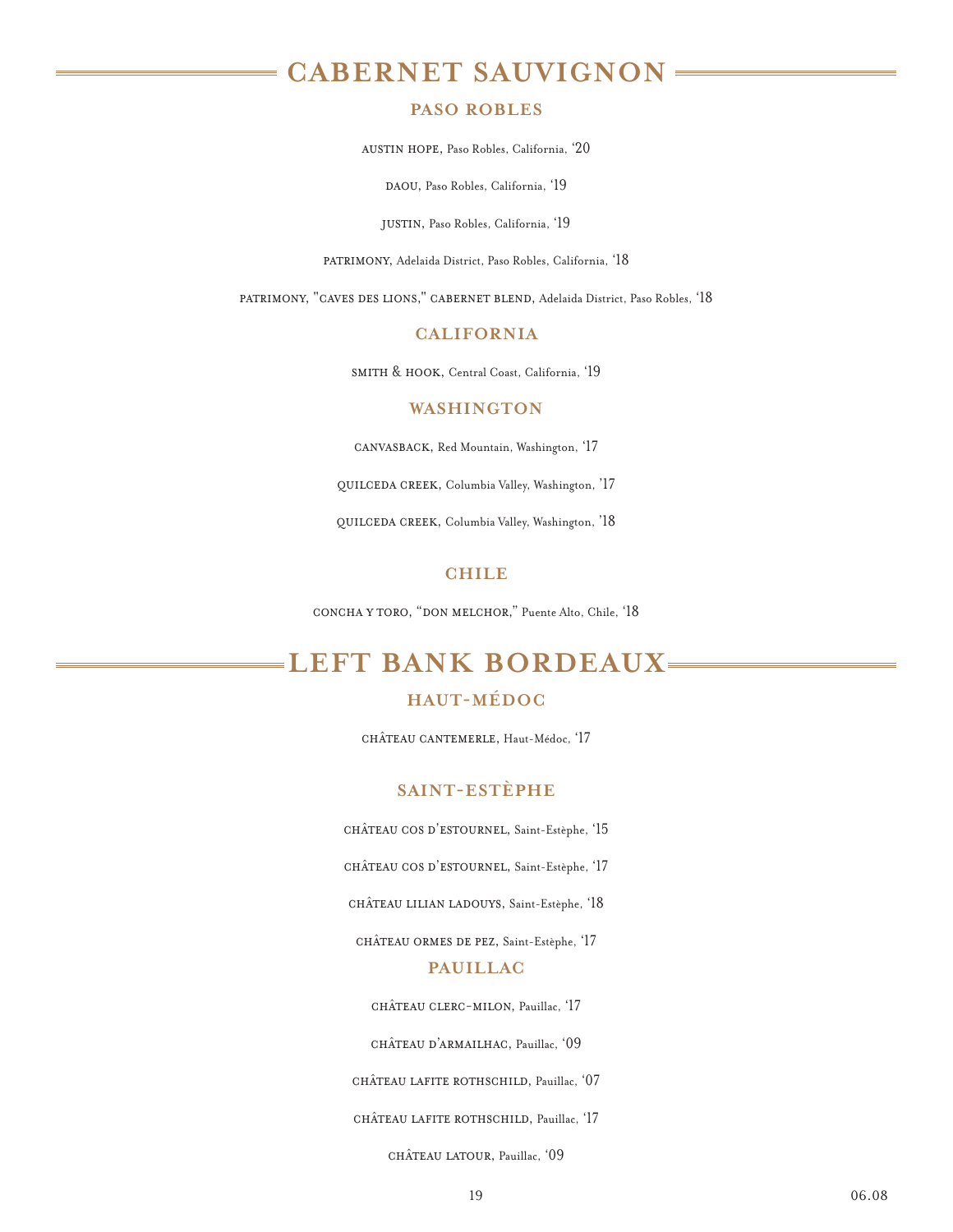## **LEFT BANK BORDEAUX**

## **PAUILLAC**

château lynch-bages, Pauillac, '00

château pichon longueville comtesse de lalande, Pauillac, '10

château pontet-canet, Pauillac, '17

echo de lynch bages, Pauillac, '17

#### **SAINT-JULIEN**

château beychevelle, Saint-Julien, '17

château ducru-beaucaillou, Saint-Julien, '17

château gloria, Saint-Julien, '17

#### **MARGAUX**

château lascombes, Margaux, '05

château lascombes, Margaux, '10

château margaux, Margaux, '10

# **RIGHT BANK BORDEAUX**

## **SAINT-ÉMILION**

château angelus, Saint-Émilion, '17

château canon-la-gaffelière, Saint-Émilion, '17

château cheval blanc, Saint-Émilion, '16

château clos l'oratoire, Saint-Émilion, '17

château la caze bellevue, Saint-Émilion, '18

château la gaffelière, Saint-Émilion, '10

château la gaffelière, Saint-Émilion, '15

château la gaffelière, Saint-Émilion, '16

château lassÉgue, Saint-Émilion, '17

château valandraud, Saint-Émilion, '17

les cadrans de lassÉgue, Saint-Émilion, '18

#### **FRONSAC**

château fontenil, Fronsac, '16